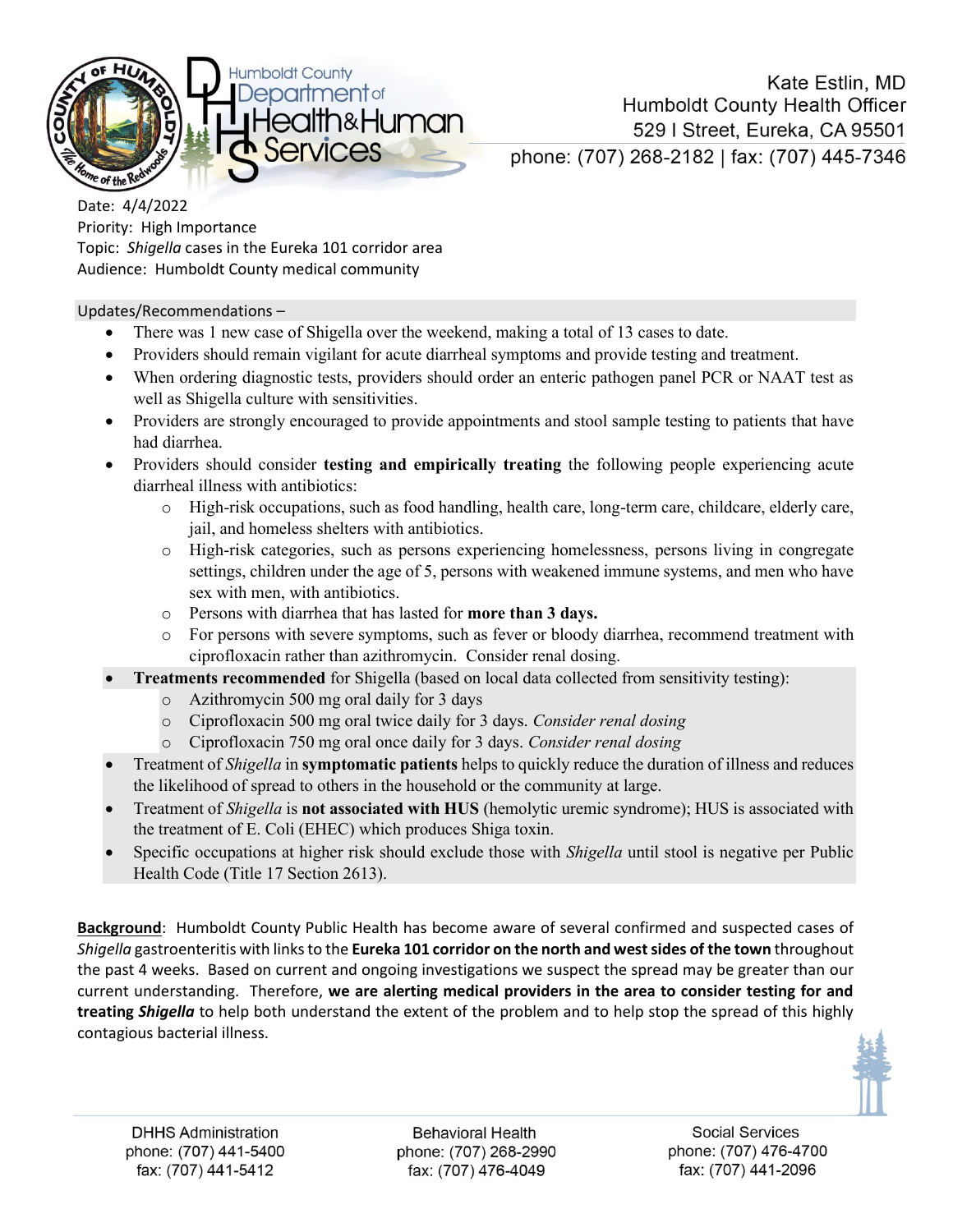Infection with *Shigella* is generally self-limited; the average duration of symptoms associated with untreated *Shigella* gastroenteritis is seven days**. In the absence of specific antibiotic treatment, patients with** *Shigella* **gastroenteritis may shed the organism for up to six weeks after the resolution of symptoms**; risk factors for asymptomatic shedding are not known. Treatment of *Shigella* in symptomatic individuals can shorten the duration of symptoms in an individual patient as well as serve public health function to slow the spread of disease in the community.

**Symptoms**: *Shigella* infection typically presents within one to three days from exposure with constitutional symptoms such as fever, anorexia, and malaise. Initially, diarrhea is watery but may subsequently contain blood and mucus. The stool is frequent with abdominal cramping, bloating, and gas. Those with more severe cases and risk factors may require hospitalization.

**Diagnosis**: PCR diagnostic screening on stool samples can generally return quick and accurate results to identify which bacteria or virus is causing the diarrheal illness and will often reflex to culture and antibiotic sensitivities depending on the lab. Lack of access to lab orders for culture and sensitives should not be a barrier to ordering PCR stool testing. **See attached diagnoses codes to aid in ordering stool tests.**

**Treatment**: While culture with antibiotic sensitives is the best predictor for treatment success, treatment can be initiated without culture and sensitivities based on PCR results or presumptively in high-risk patients. Based on the strain we are seeing in Eureka and based on broader studies of *Shigella* the current best choices for treatment locally are

- Azithromycin 500mg oral daily for 3 days.
- Ciprofloxacin 500 mg oral twice daily for 3 days (consider renal dosing).
- Ciprofloxacin 750 mg oral once daily for 3 days (consider renal dosing).

Symptoms should typically start to resolve within 1-2 days of initiating antibiotic treatment. If symptoms are not improving or are worsening despite three days of antibiotic treatment then further evaluation is warranted, especially if treatment was done presumptively without lab confirmation. Treatment failure could mean antibiotic resistance, or another organism is present. **Empiric treatment in high-risk individuals (homeless, known contact to confirmed case, severe illness) should be considered**. Otherwise, treatment should be guided by stool diagnostics mentioned above.

**Counseling**: Patients diagnosed with *Shigella* infection should be advised on measures to prevent transmitting the infection to others**. If antibiotics are not prescribed, the patient should be advised to employ diligent hand hygiene (washing hands with soap and water for at least 20 seconds), to avoid sex until two weeks after the resolution of diarrhea, and practice safe sex for several additional weeks, to avoid public swimming facilities, and to avoid preparing food for others.** These precautions should be continued for several weeks after diarrheal symptoms have improved because of the possibility of asymptomatic bacterial shedding. If antibiotics are prescribed, the patient should be advised to follow these same precautions for 48 hours of antibiotic therapy, after which time stool cultures are typically negative.

**Title 17 Section 2613 of the Public Health Code specifies that food handlers and persons involved in the direct care of children, the elderly, or patients in hospitals or other institutional settings shall be excluded until two stool specimens, taken at least 24 hours apart, beginning at least 48 hours after cessation of specific therapy, are negative for** *Shigella***.** Conversion to negative stool cultures generally occurs after 48 hours of antibiotic therapy. Please call 707-268-2182 with questions.